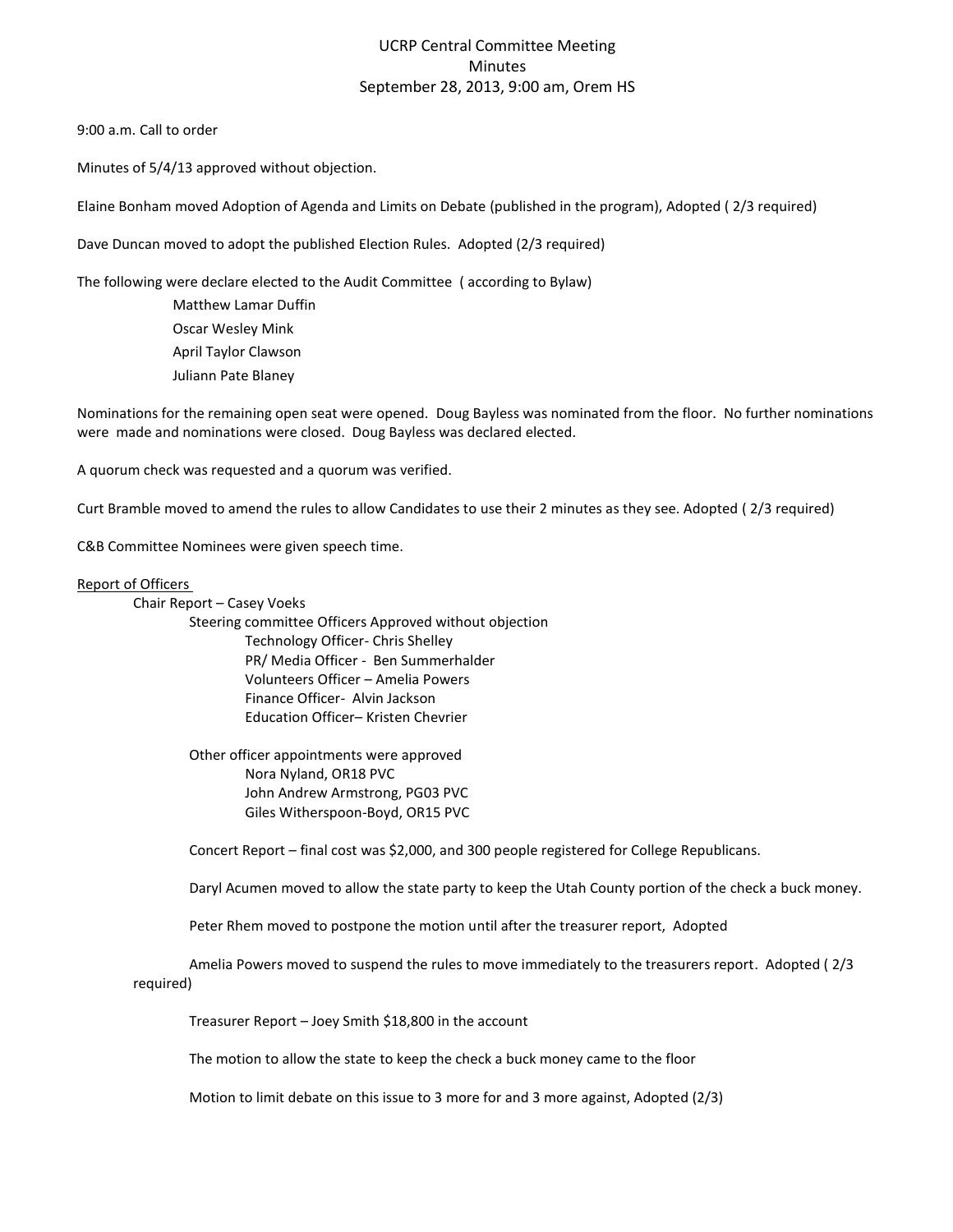Dave Duncan moved to refer to the Executive Committee to decide based on receiving a plan from the State. Lost

The motion to allow the state to keep the Utah County portion of the check a buck money was Adopted

Vice Chair Report – Daryl Acumen Data strategy overview Office update Internship program & College Republicans

Secretary Report – Kirby Glad

Kirby reported that a point of order was lodged by Preston Davis that in the LD Caucus nominations should be taken from the floor where fewer than two candidates exist, and the Chair ruled the point of order was well taken.

Dale Bonbow moved to change the convention date from April 12 to April 19. Lost

Notice given of the next CC meeting Saturday November  $9<sup>th</sup>$ 

Motion to suspend the rules to allow early voting for a member. Adopted (2/3) Val Peterson Motion to suspend the rules to allow two more members to vote early (sick and called away). Adopted (

2/3)

Reported that an individual requested to suspend the rules to allow him to be a candidate for vice chair because he incorrectly filed. Motion to suspend the rules and allow the district to determine this issue. Adopted ( 2/3)

Kristen Chevrier moved to suspend the rules to move to adjourn to ledge district at 11:30. Lost ( 2/3 required)

Becky Lockhart moved to refer the C&B agenda items to the C&B for presentation at the November meeting.

Laura Lyn Eberting moved to amend the motion that the C&B items be made THE special order at the November meeting, Adopted ( 2/3)

11:00 am - Balloting and Adjourn to district caucuses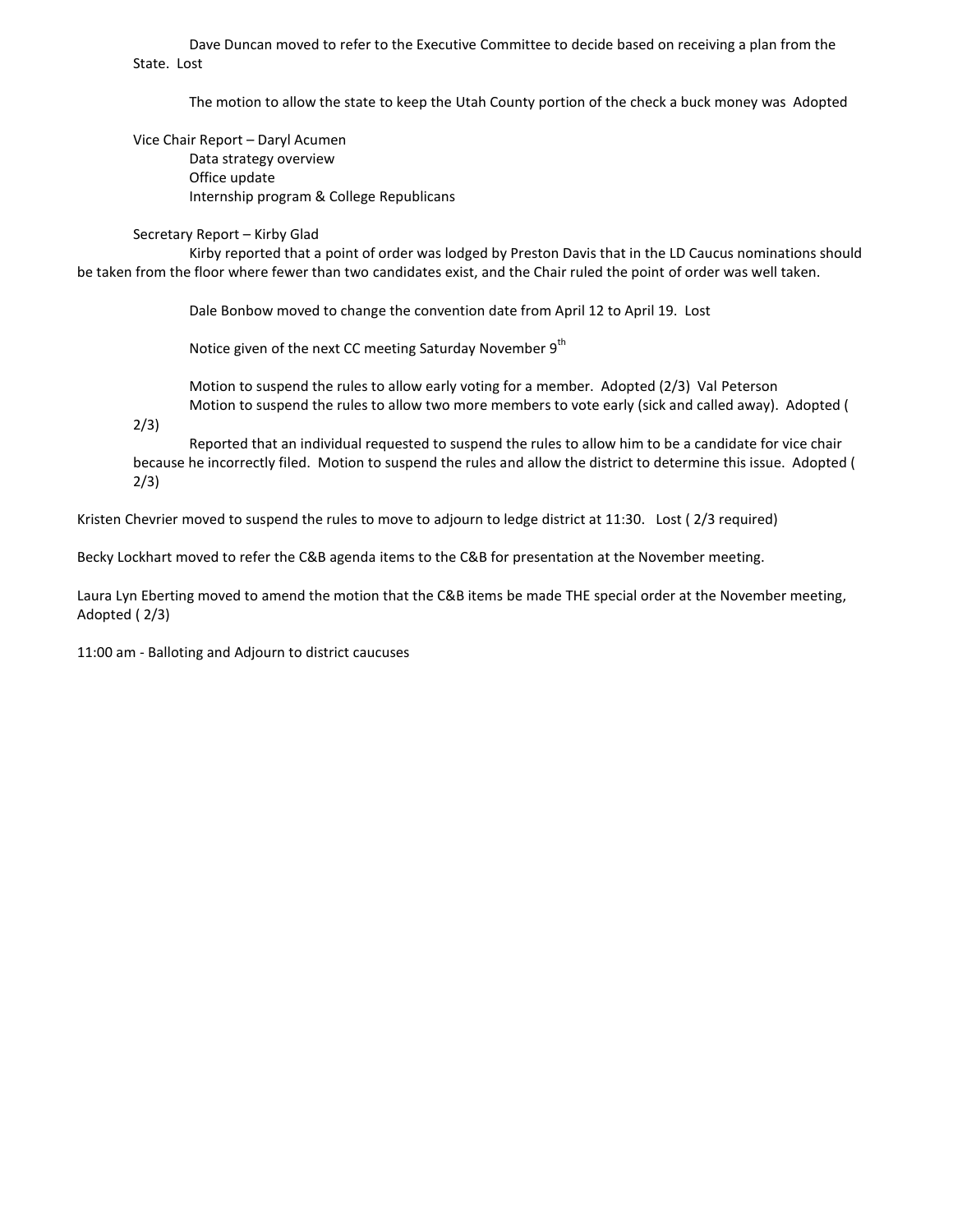| <b>Election Results</b> |  |
|-------------------------|--|
|-------------------------|--|

| Race                                 | <b>Ballot Name</b>          | Votes          | Result  |
|--------------------------------------|-----------------------------|----------------|---------|
| <b>Audit Committee</b>               | <b>Matthew Lamar Duffin</b> | Acclamation    | Elected |
| <b>Audit Committee</b>               | <b>Oscar Wesley Mink</b>    | Acclamation    | Elected |
| <b>Audit Committee</b>               | April Taylor Clawson        | Acclamation    | Elected |
| <b>Audit Committee</b>               | Juliann Pate Blaney         | Acclamation    | Elected |
| <b>Audit Committee</b>               | Doug Bayless                | Acclamation    | Elected |
| <b>C&amp;B Committee</b>             | Paul Jack Baltes            | 143            | Elected |
| C&B Committee                        | Susan Mckay Bramble         | 125            | Elected |
| <b>C&amp;B Committee</b>             | Stanford Eugene Lockhart    | 117            | Elected |
| <b>C&amp;B Committee</b>             | Diane B Christensen         | 117            | Elected |
| C&B Committee                        | Lisa M Shepherd             | 111            | Elected |
| <b>C&amp;B Committee</b>             | Heather Fay Williamson      | 108            | Elected |
| <b>C&amp;B Committee</b>             | Daniel Robert Forward       | 101            | Elected |
| <b>C&amp;B Committee</b>             | David Audley Duncan         | 100            |         |
| <b>C&amp;B Committee</b>             | Scott Ward                  | 94             |         |
| <b>C&amp;B Committee</b>             | <b>Brandon C Beckham</b>    | 94             |         |
| <b>C&amp;B Committee</b>             | <b>Preston Curtis Davis</b> | 89             |         |
| <b>C&amp;B Committee</b>             | Sherrie Lu Spencer          | 89             |         |
| <b>C&amp;B Committee</b>             | Sherrie Hall Everett        | 79             |         |
| <b>C&amp;B Committee</b>             | Delvon K Bouwhuis           | 66             |         |
| <b>C&amp;B Committee</b>             | <b>Sharon Anita Memmott</b> | 60             |         |
| <b>C&amp;B Committee</b>             | Rogelio Gonzalez            | 9              |         |
| District 2 Chair                     | Rebecca Michele Pirente     | Acclamation    | Elected |
| <b>District 2 Education Officer</b>  | Erin Allen Madsen           | Acclamation    | Elected |
| District 2 Vice Chair                | Heather Fay Williamson      | Withdraw       |         |
| District 2 Vice Chair                | Donna Burnham               | Acclamation    | Elected |
| District 27 Chair                    | Kevin Braddy                | Acclamation    | Elected |
| District 27 Education Officer        | Lowell Call Nelson          | Acclamation    | Elected |
| District 27 Vice Chair               | <b>Brian Aaron Crawley</b>  | 0              |         |
| District 27 Vice Chair               | Katrina Marie Kennedy       | 24             | Elected |
| District 48 Chair                    | Marian J Monnahan           | Acclamation    | Elected |
| <b>District 48 Education Officer</b> | Doyle Moss Mortimer         | Acclamation    | Elected |
| District 48 Vice Chair               | Susan Mckay Bramble         | Acclamation    | Elected |
| District 56 Chair                    | David Leonard Lamb          | Acclamation    | Elected |
| <b>District 56 Education Officer</b> | Art W Christensen           | 3              |         |
| <b>District 56 Education Officer</b> | John Mulholland             | 9              | Elected |
| District 56 Vice Chair               | Benjamin L Anderson         | Acclamation    | Elected |
| District 57 Chair                    | Kraig Ashby Thorne          |                |         |
| District 57 Chair                    | Shayne Bennett Pierce       |                | Elected |
| District 57 Education Officer        | Lauralyn Oldham Eberting    |                | Elected |
| District 57 Vice Chair               | Craig Allan Frank           |                |         |
| District 57 Vice Chair               | Howard Patrick Holman       |                |         |
| District 57 Vice Chair               | Kraig Ashby Thorne          |                | Elected |
| District 59 Chair                    | David Audley Duncan         | $\overline{7}$ |         |
| District 59 Chair                    | Tai Ward Riser              | 16             | Elected |